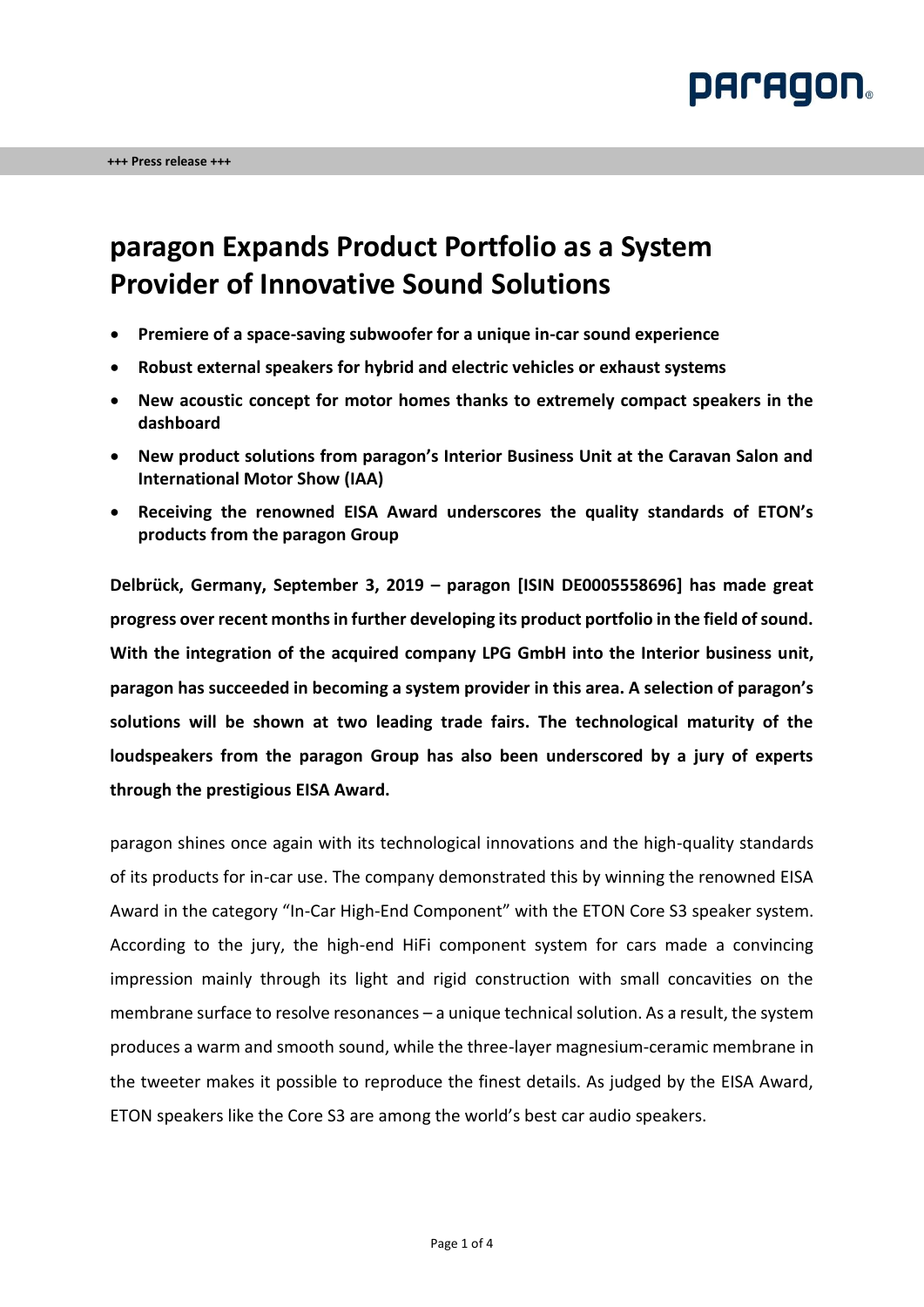# **PACAGON**

### **+++ Press release +++**

Another innovation in the field of sound is the "perfect subwoofer." This subwoofer offers a truly perfect sound experience in the entire interior of the vehicle, impressing with precision, clarity and volume. Thanks to a 50 percent smaller installation space compared to conventional products, the "perfect subwoofer" saves not only valuable space but also reduces weight. This is made possible by intelligent control software together with a special chassis construction that allows the membrane surface area to be significantly reduced through a particularly long-stroke design.

In addition to interior sound, paragon is expanding its portfolio with products for external sound. For instance, paragon has developed a solution that makes it possible to optimize the sound backdrop of the burner. A high-temperature speaker for the exhaust tract guarantees the reproduction of sound characteristic to the vehicle even if the engine is downsized. This innovation convinces with a high robustness against environmental influences, such as exhaust gases and heat up to 220 degrees Celsius, as well as a long lifespan.

With the exterior speaker and its corresponding sound design, paragon is underscoring its system competence and providing a solution for what is known as Acoustic Vehicle Alerting Systems (AVAS), which have been mandatory in the EU for new models of hybrid and purely electric vehicles since July 1, 2019. The speaker enables other road users such as pedestrians and cyclists to hear electric vehicles, thereby increasing road safety. "The product can be adapted to the desired sound pressure level and is very robust under the most demanding environmental conditions. A special feature is the AVAS Studio, a software tool with which OEMs can create their own sound designs in order to be able to communicate brand-typical values via the exterior sound," says Markus Barth, head of paragon's Interior business unit.

In addition to these pioneering solutions for in-car use, paragon has also developed an innovative sound concept for motor homes by combining various high-quality sound components. On the one hand, this satisfies the highest design demands, and on the other hand, it allows for great flexibility in a wide range of applications. The 165mm Plug and Play 2-way front system consists of specially tuned woofers and mid-range drivers in a fiberglass-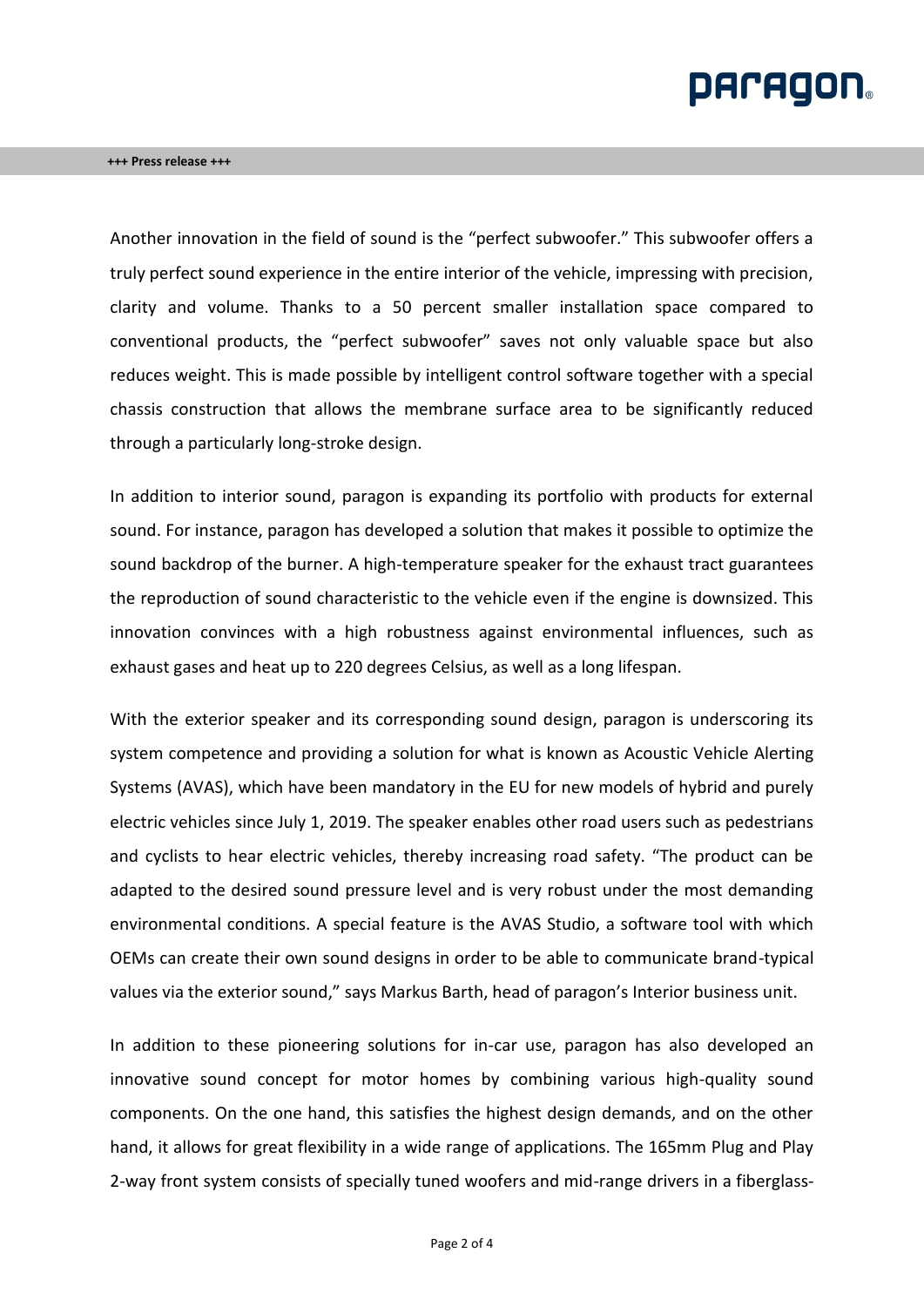# **PACAGON**

reinforced polyamide basket with a strong ferrite magnet drive and crossovers that are unobtrusively integrated into the dashboard. "Thanks to the highest level of technical precision, the speaker offers an unprecedented sound experience and dynamics. In addition, a 6-inch under seat active subwoofer provides precise bass tones. The Plug & Play built-in housings allow a hidden installation in the interior," stresses Markus Barth. If the driver's and passenger's seats rotate 180 degrees, a 2-way body housing in the ceiling area ensures fine resolution reproduction, for example when watching television during camping. The system has been pre-programmed with two presets and is therefore optimized for both driving and the living area. The Class-D output stage ETON Stealth 7.1 is responsible for modulation. This is a universal system with a powerful integrated digital sound processor (DSP). The 8-channel amplifier can be controlled via an app and is equipped with freely assignable inputs and outputs, including a mixer, as well as the Auto-Sense On function.

paragon will be focusing on the new products in the field of sound at both the Caravan Salon in Düsseldorf, Germany, which ends on September 8, in Hall 13, Stand D88, and at the International Motor Show (IAA) in Frankfurt am Main, Germany, from September 10 to 15 in Hall 5.0, Stand B08. Visitors will have the opportunity to test and experience a variety of paragon sound innovations for themselves.